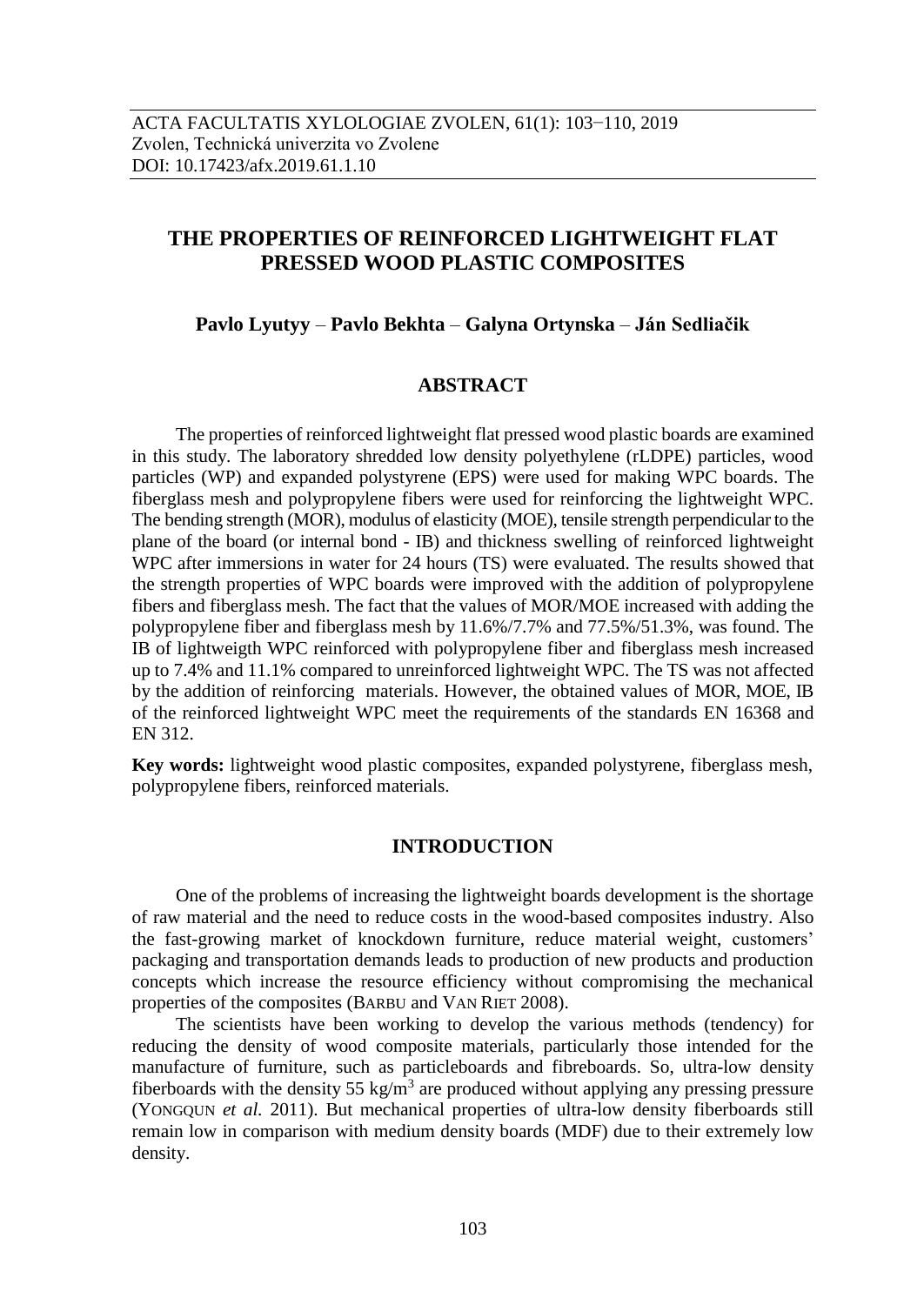Among the production techniques, extrusion is another way to manufacture of extruded low density particleboards (KOLLMANN *et al.* 1975). The density of such boards varies from 210 to 460 kg/m<sup>3</sup> according to "Sauerland-spanplatte" technical characteristic. But, the bending strength (MOR) of these boards is unsatisfactory. Also there were the researchers of using of different agricultural plants (hemp, sunflower, topinambur, maize and miscanthus) such as light particles for the production of lightweight particleboards. However the lightweight boards bending strength does not meet the requirement of EN 312 type P2 (BALDUCCI *et al.* 2008).

Different foamable polystyrene and already foamed polystyrene particles could be used for the production of lightweight flat pressed wood plastic composites (LYUTYY *et al.* 2018). But all investigated boards produced with different compositions do not comply with the requirements of EN 312. That's why the modification additives need to be added to the lightweight WPC for the manufacture of composites with more homogeneous properties.

Lightweight boards could be laminated by different materials such as high press laminate (HPL), MDF, high density fiberboard (HDF) and plywood for the improvement of their mechanical and physical properties (JIVKOV *et al*. 2012).

There have been different attempts to improve the physical and mechanical properties of flat pressed WPC boards namely using right size of raw material, optimum mixture and preparation of the elements in the WPC board or using reinforcement materials. Reinforcements for the composites can be fibers, fabrics particles or whiskers. The points to be noted in selecting the reinforcements include compatibility with matrix material, thermal stability, density, melting temperature etc. The efficiency of discontinuously reinforced composites is dependent on tensile strength and density of reinforcing phases (BLEDZKI *et al*. 2002). Flat pressed WPC boards were surface-reinforced by two different types of thermoplastic face layers [a commingled fabric made of glass and polypropylene filaments (TWINTEX ) and a glass fabric reinforced polypropylene laminate (S-TEX)] to improve flexural properties (SCHMIDT *et al*. 2013). The reinforced WPC boards exhibited greatly improved flexural properties, with MOE/MOR values up to nearly 10000/90 N/mm<sup>2</sup>). RIZVI and SEMERALUL (2008) added 5% glass fibers to WPC specimen with varying amounts of wood fiber content and found significant improvement in bonding strength and modulus of elasticity. Improvement of MOR and MOE up to 60% was achieved by applying the reinforcement on both surfaces of the WPC deck boards.

Nowadays, there is very little research on the the reinforcing of WPCs and no study has been reported concerning the reinforcing of lightweight WPCs. But lightweight WPCs still suffer from lack of strength and toughness, which can be improved by adding of reinforcement materials. Therefore, the objective of this study was to investigate the possibility of improvement of mechanical properties of lightweight flat pressed wood plastic composites by reinforcement materials using.

## **MATERIALS AND METHODS**

The WPC boards were made using laboratory shredded recycled low density polyethylene (rLDPE) and wood particles (WP) with moisture content of 2-3 % and expanded polystyrene (EPS). The WP were commercially produced for particleboard mill. The rLDPE particles were used as the polymer matrix. The fraction analysis of rLDPE and WP particles is presented in Table 1. The properties of EPS granules were as follows: diameter  $-2-4$  mm; the bulk density – in the range from 6 to 10 kg/m<sup>3</sup>. The fiberglass mesh A-125 (Fig. 1, a) and polypropylene fibers HLV-52 (Fig. 1,b) were used for reinforcing lightweight WPC. The density of the polypropylene fibers  $HLV-52$  was 91 g/cm<sup>3</sup>; melting temperature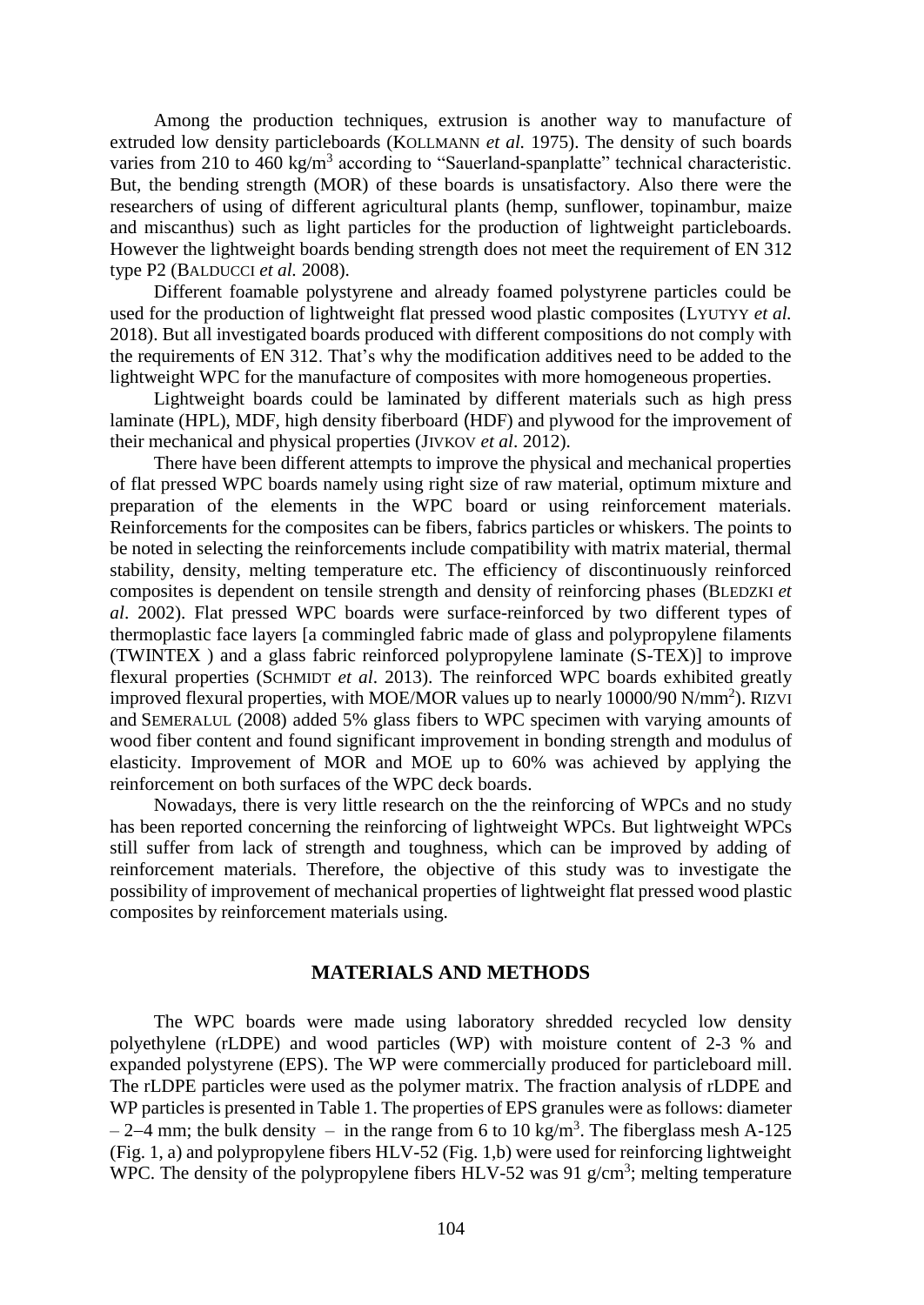$-160$  °C; fibers length - 12 mm and fibers diametr  $-18$  microns. The density of fiberglass mesh A-125 was  $0.125 \text{ kg/m}^3$ ; mesh thickness – 0.47 mm; cell size – 4×5 mm.

The ratio of WP to rLDPE was 60:40. The content of EPS was 2 % from the weight of the WP/rLDPE composition.

| Components | Screen hole size (mm) |      |       |       |        |            |         |
|------------|-----------------------|------|-------|-------|--------|------------|---------|
|            | $\rightarrow$         | 5/4  | 4/2   | 2/1   | 1/0.63 | 0.63/0.315 | 0.315/0 |
| <b>WP</b>  | 4.75                  |      | 15.79 | 40.28 | 15.67  | 9.13       | 2.18    |
| rLDPE      | 9.53                  | 3.04 | 53.14 | 32.45 | 1.83   |            |         |

**Tab. 1 Fraction analysis (by % weight).**



**Fig. 1 Reinforcing materials: (a) – fiberglass mesh; (b) – polypropylene fibers.**

*The manufacture of lightweight WPC boards reinforced by polypropylene fibers*. The content of polypropylene fibers was 7.5% from the weight of the WP/rLDPE composition. WP, rLDPE, EPS and polypropylene fibers (in the natural dry state) were mixed by hand during 10 minutes. The WPC composition was formed into the packet at the open form and thereafter the packet was transferred into hot press (Figure 2).



**Fig. 2 Manufacturing process of lightweight WPC boards reinforced by polypropylene fibers.**

*The manufacture of lightweight WPC boards reinforced by fiberglass mesh.* After mixing of WPC composition (WP/rLDPE/EPS), it was divided into three equal parts. Then first part was formed in the open press form and fiberglass mesh was putted above.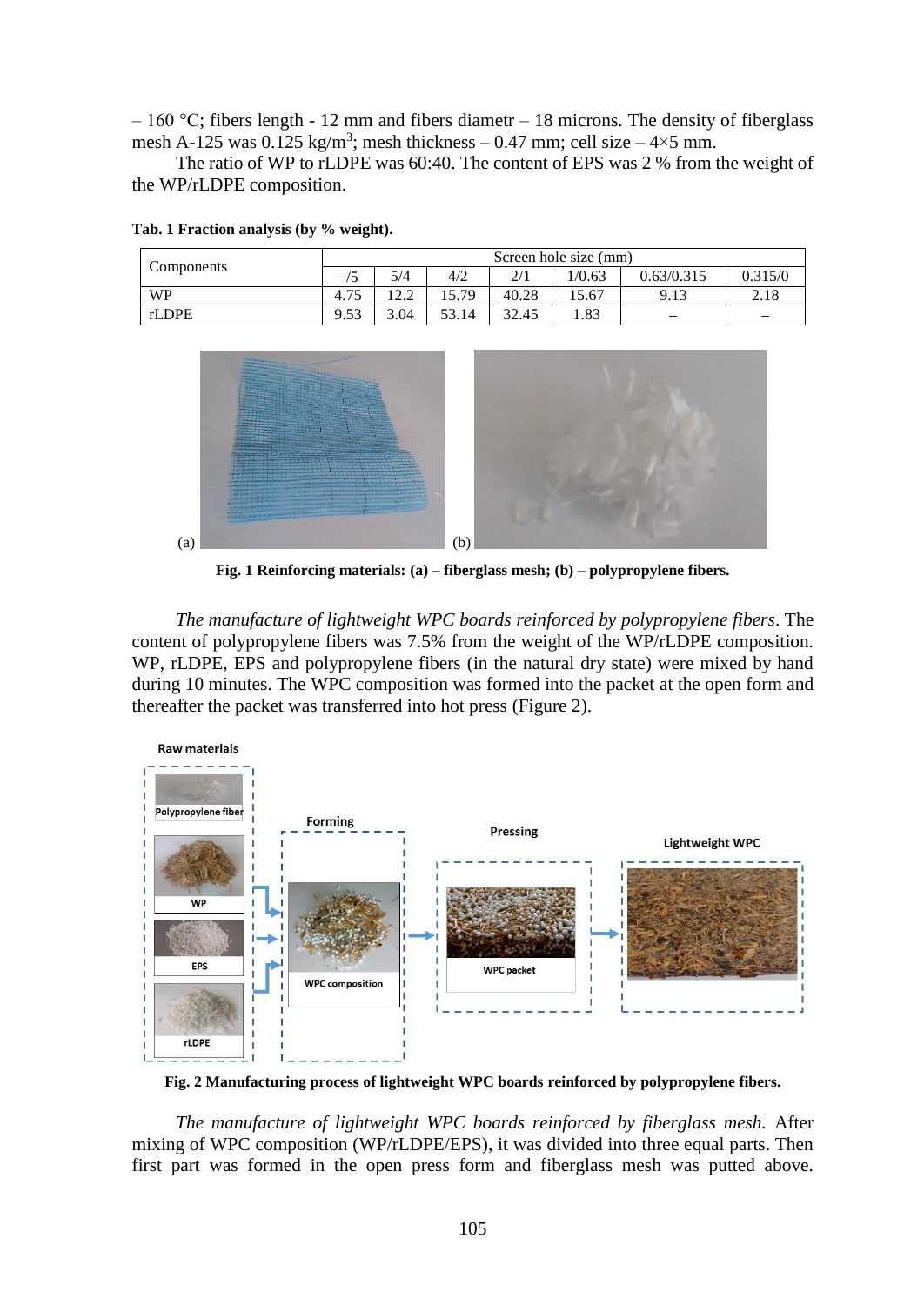Whereupon was formed middle layer and above was formed fiberglass mesh and the last layer of WPC composition (Figure 3).



**Fig. 3 Manufacturing process of lightweight WPC boards reinforced by fiberglass mesh.**

The WPC packets were hot pressed under pressure 3.5 MPa at temperature 180 °C and duration 1 min/mm in a one-step process. At the end of the hot-pressing cycle, the WPC board was immediately moved from the hot press into the cold press with the temperature 20 °C for the cooling to the temperature 30–40 °C. WPC boards with 8 mm thickness were trimmed to a final size of  $250 \times 230$  mm. The target densities of lightweight WPC boards were  $600 \text{ kg/m}^3$ . WPC boards with the same target density but without reinforced materials were manufactured at the same pressing parameters.

Finally, the manufactured WPC boards were conditioned in a climate room with the relative humidity  $65 \pm 5\%$  and temperature  $20 \pm 2\degree$ C before being cut into test specimens.

Bending strength (MOR), modulus of elasticity (MOE), tensile strength perpendicular to the plane of the board or internal bond (IB) and thickness swelling after immersions in water 24 hours (TS) of the lightweight WPC boards were evaluated according to EN 310, EN 317 and EN 319 standards respectively.

#### **RESULTS AND DISCUSSION**

Statistical analysis of variance (ANOVA) was conducted to determine whether there was a significant difference between mechanical and physical properties of reinforced lightweight WPC with type of reinforcing material (Table 2). It was found that the type of reinforcing material significantly influenced the mechanical properties but had no effect on the thickness swelling of WPC boards. The greatest effect on the MOR, MOE and IB values was observed for the fiberglass mesh.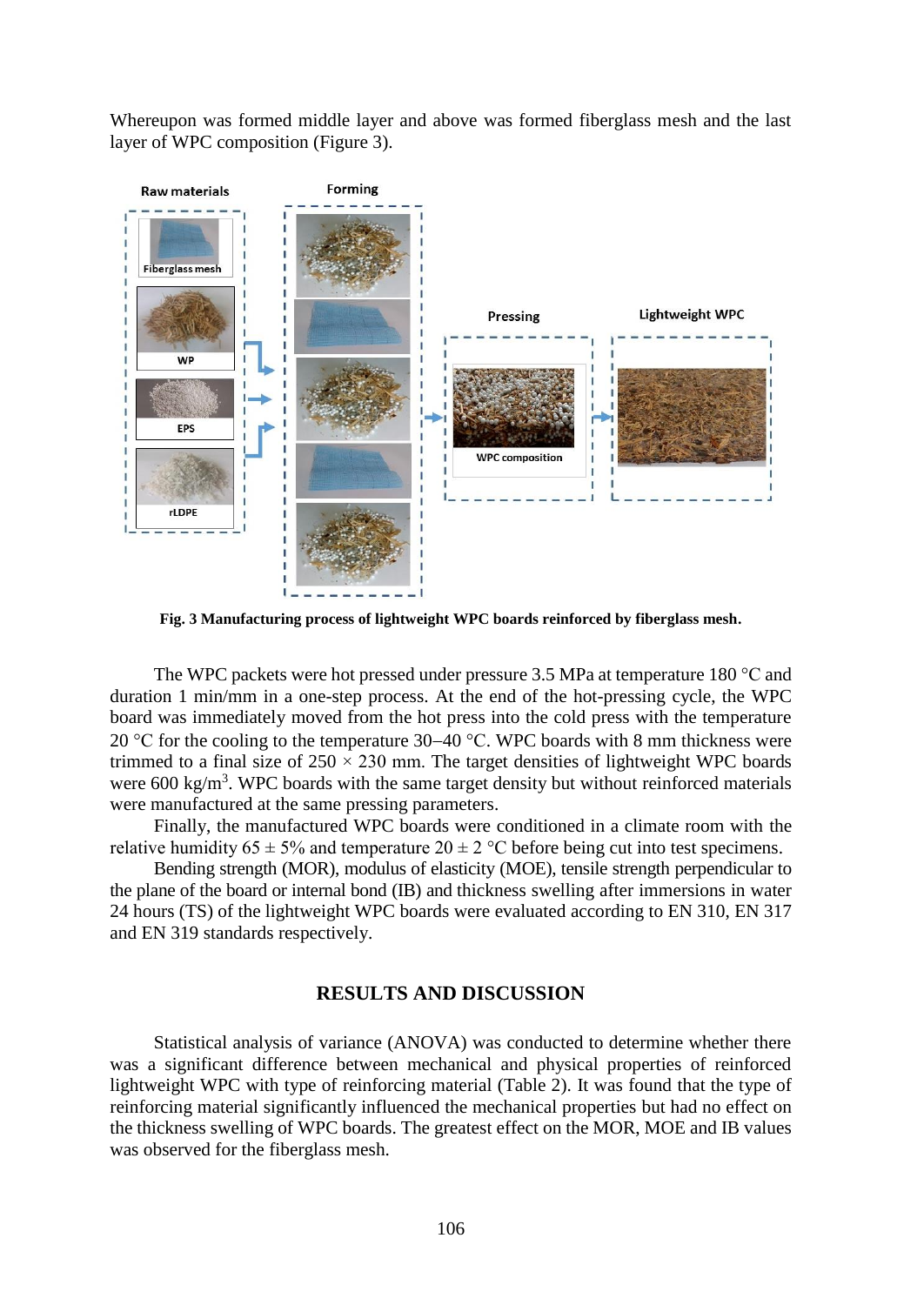| Source   | Dependent | Sum of Squares | df | Mean Square |         | Sig. |
|----------|-----------|----------------|----|-------------|---------|------|
|          | variable  |                |    |             |         |      |
| Type of  | MOR       | 206.647        |    | 103.323     | 208.649 | .000 |
| additive | MOE       | 702736.000     |    | 351368.000  | 150.738 | .000 |
|          | IB        | .004           |    | .002        | 36.580  | .000 |
|          | TS        | 19.043         |    | 9.521       | .352    | .283 |

**Tab. 2 The test results of ANOVA for properties of reinforced lightweight WPC samples (α=0.05).**

The highest values of MOR and MOE were observed in lightweight WPC boards with using fiberglass mesh (Figure 4). The fiberglass mesh create more structural construction of the composition. The use of polypropylene fibers did not allow to create homogeneous and completely correct placement of fibers in the composite. As a confirmation of this the Eglass fiber for two different fiber lengths (5 and 10 mm) were used (ASHRAFI *et al*. 2011). Fiber reinforcement did not have significant effect on the elastic modulus of WPC. However, the flexural strength of WPC reinforced with E-glass fibers is considerably lower than the unreinforced one. Again, the presence of fibers does not have significant effect on the elastic modulus, while even 5% addition of fibers results in significant reduction in the flexural strength of WPCs. Orientation of the fibers in the direction of the load is critical for enhancing the mechanical properties of composites (ASHRAFI *et al.* 2011).

However, it was difficult to form a packet where all the reinforced fibers will be directed perpendicular to the load action. That's why the values MOR and MOE were significantly higher in lightweigth composites with fiberglass mesh in composition. The MOR of WPC reinforced with fiberglass mesh is considerably higher than the unreinforced one. Any way, the using of fiberglass mesh and polypropylene fibers leads to increase of MOR and MOE. In particular, the values of MOR/MOE increased by 11.6%/7.7% and 77.5%/51.3%, recpectively with adding of polypropylene fiber and fiberglass mesh.

Figure 5(a) shows the effect of the type of reinforcing materials on the IB of lightweight WPC. It was found that the IB of lightweight WPC reinforced with fiberglass mesh significantly increases up to 11.1% and reinforced with polypropylene fiber increases up to 7.4 % in comparison with control.

Reinforcement with fiberglass mesh and polypropylene fibers did not have a significant effect on TS (Figure 5(b)). The values of TS for control and TS for reinforced composites are approximately on the same level.



**Fig. 4 The influence of the type of reinforcing material on the MOR (a) and MOE (b) of lightweight WPC boards. (Vertical bar: standard deviation; means followed by different letter denotes that they**  are statistically different according to the Duncan test at  $\alpha=0.05$ ).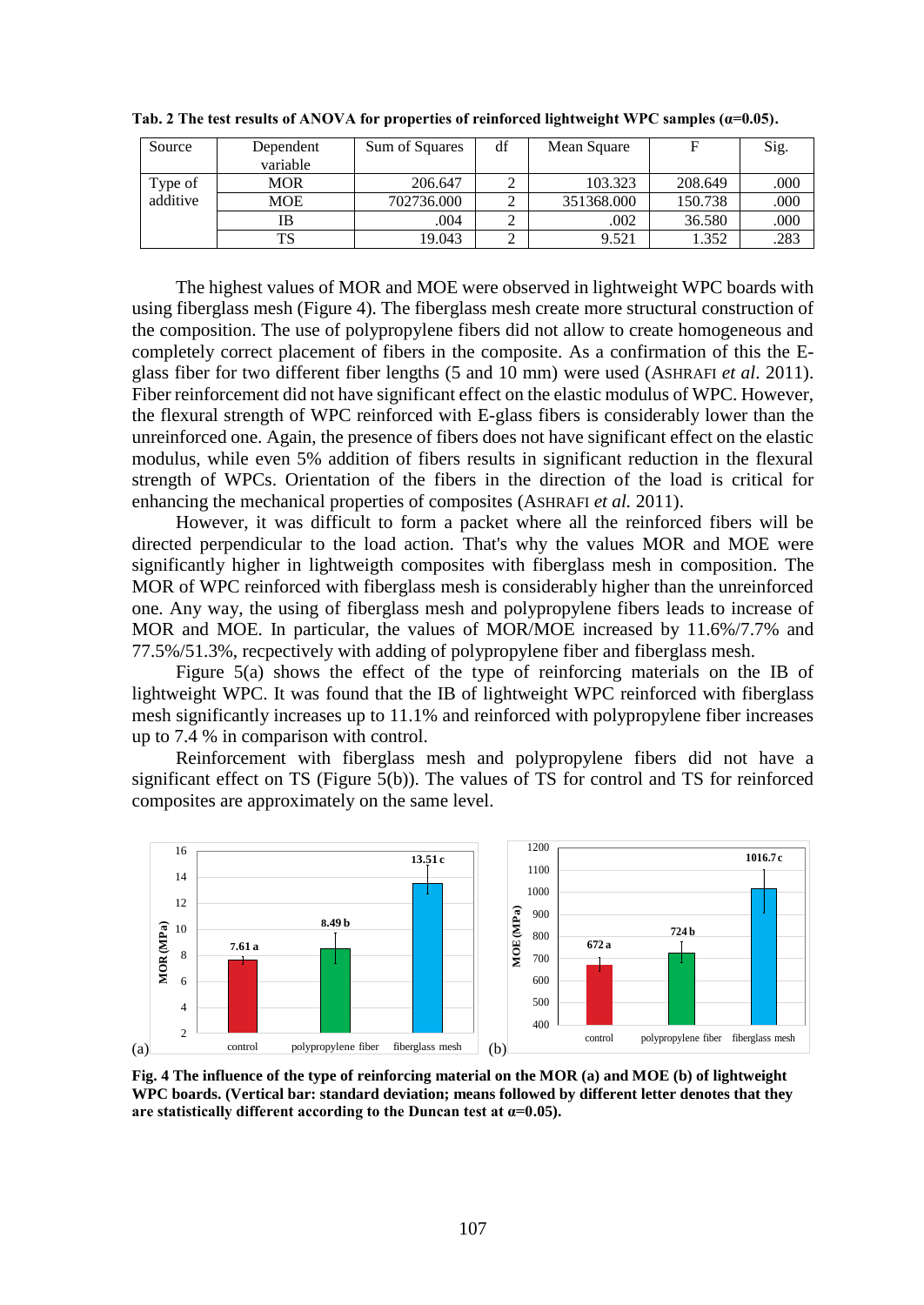

**Fig. 5 The influence of the type of reinforcing material on the IB (a) and TS (b) of lightweight WPC boards. (Vertical bar: standard deviation; means followed by different letter denotes that they are**  statistically different according to the Duncan test at  $\alpha$ =0.05).

Lightweight WPC boards with polypropylene fibers could be classified as type LP1 (EN 16368), LD-1 and LD-2 (ANSI A208.1) (Table 3). However, boards with fiberglass mesh also meet the requirements LP2 (EN 16368) P1 (EN 312) and do not comply with the P2 (EN 312) norms regarding to the values of MOE. According to ANSI A208.1 the investigated WPC boards could be used as the door core.

| Tab. 3 The requirements to the properties of lightweight and conventional particleboards according to |  |
|-------------------------------------------------------------------------------------------------------|--|
| EN standards and their comparison with the investigated reinforced lightweight WPC boards.            |  |

| Board Type                               | MOR/MOE (MPa)  | IB (MPa) | TS(%) |
|------------------------------------------|----------------|----------|-------|
| Reinforced lightweight WPC boards:       |                |          |       |
| Polypropylene fiber                      | 8.49/724       | 0.29     | 17.5  |
| Fiberglass mesh                          | 13.51 / 1016.7 | 0.30     | 19.2  |
| Control lightweight WPC boards           | 7.61/672       | 0.27     | 19.7  |
| Lightweight particleboards (EN 16368):   |                |          |       |
| LP1                                      | 4.0 / 550      | 0.28     |       |
| LP2                                      | 8.0 / 1000     | 0.40     |       |
| Particleboards (EN 312):                 |                |          |       |
| P <sub>1</sub>                           | 10.5           | 0.28     |       |
| P <sub>2</sub>                           | 11.0 / 1800    | 0.40     |       |
| P <sub>3</sub>                           | 15.0 / 2050    | 0.45     | 17.0  |
| Low density particleboards (ANSI A208.1) |                |          |       |
| $LD-1$                                   | 2.8 / 500      | 0.10     |       |
| $LD-2$                                   | 2.8/500        | 0.14     |       |

# **CONCLUSIONS**

The using of polypropylene fibers and fiberglass mesh creates the possibility of producing reinforced lightweight WPC boards in the laboratory scale. The influence of the type of reinforcing material on the properties of lightweight WPC boards was studied. The values of MOR/MOE increased by 11.6%/7.7% and 77.5%/51.3%, recpectively with adding of polypropylene fiber and fiberglass mesh. It was found that the highest values of MOR and MOE were observed in lightweight WPC boards with using fiberglass mesh. The obtained values of TS of the reinforced composites and control lightweight WPC are not significantly different. Based on the obtained results, lightweight WPC boards with polypropylene fibers could be classified as type LP1 (EN 16368), LD-1 and LD-2 (ANSI A208.1). However, boards with fiberglass mesh also meet the requirements LP2 (EN 16368) P1 (EN 312). These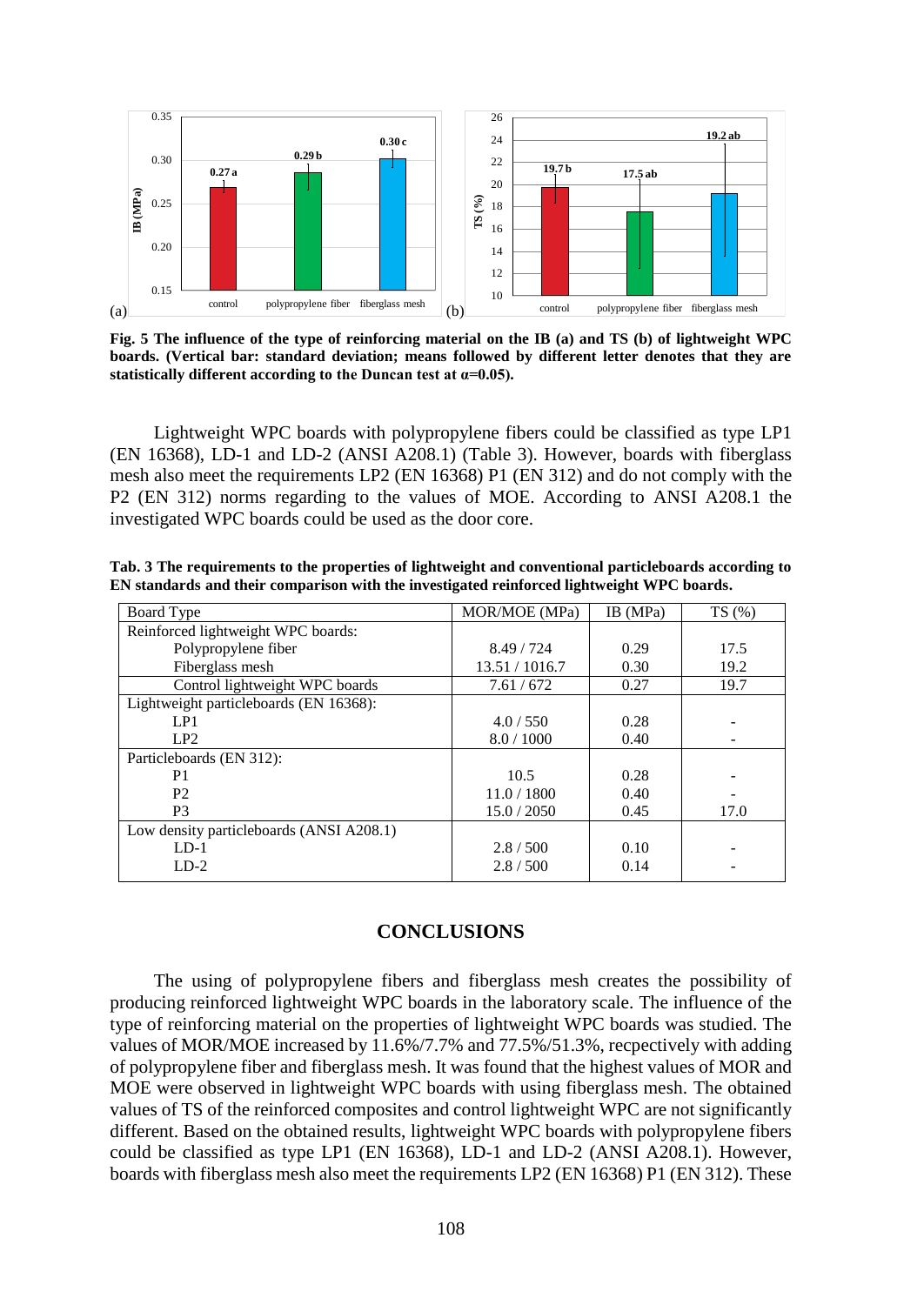positive results from the laboratory experiments give the base to plan experiments in industrial conditions.

#### **REFERENCES**

ANSI A208.1. 2009: Particleboard. American Natioanal Standard. Composite Panel Association.

ASHRAFI, M., VAZIRI, A., NAYEB-HASHEMI, H. 2011. Effect of processing variables and fiber reinforcement on the mechanical properties of wood plastic composites. In Journal of Reinforced Plastics and Composites  $30(23)$ : 1939–1945.

BALDUCCI, F., HARPER, C., MEINLSCHMIDT, P., DIX, B., SANASI, A. 2008. Development of innovative particleboard panels. In Drvna Industrija,  $59(3)$ : 131–136.

BARBU, MC, VAN RIET, C. 2008. European panels market developments - current situation and trends. In The Proceeding of the SWST Annual Convention,  $10-12$  Nov. Concepción, Chile.

BLEDZKI A.K., SPERBER V.E., FARUK O. 2002. Natural and wood fibre reinforcement in polymers. In Rapra Review Reports, 13(8): 158 р.

EN 16368: 2014. Lightweight Particleboards – Specifications. European Committee for Standardization, Brussels.

EN 310: 1993. Wood-based panels – Determination of modulus of elasticity in bending and of bending strength. European Committee for Standardization, Brussels.

EN 312: 2010. Particleboards – Specifications. European Committee for Standardization, Brussels.

EN 317: 1993. Particleboards and fibreboards – Determination of swelling in thickness after immersion in water. European Committee for Standardization, Brussels.

EN 319: 1993. Particleboards and fibreboards – Determination of tensile strength perpendicular to the plane of the board. European Committee for Standardization, Brussels.

JIVKOV, V., SIMEONOVA, R., KAMENOV, P., MARINOVA, A. 2012. Strength properties of new lightweight panels for furniture and interiors. 23rd International scientific conference. In Wood is good – with knowledge and technology to a competitive forestry and wood technology sector. Zagreb.

KOLLMANN, FP., KUENZI, EW., STAMM, AJ. 1975. Principles of wood science and technology: II Wood Based Materials. Berlin Heidelberg : Springer-Verlag, 1975. 703 p. IBSN 978-3-642-87931-9.

LYUTYY, P., BEKHTA, P., ORTYNSKA, G. 2018. Lightweight flat pressed wood plastic composites: possibility of manufacture and properties. In Drvna Industrija,  $69(1)$ : 55-62.

R[IZVI](https://www.researchgate.net/profile/Gulzar_Rizvi), G., S[EMERALUL](https://www.researchgate.net/scientific-contributions/2010036270_H_Semeralul), H. 2008. Glass‐fiber‐reinforced wood/plastic composites. Journal of Vinyl and Additive Technology;  $14(1)$ : 39-42.

SCHMIDT, H., BENTHIEN, J., THOEMEN, H. 2013. Processing and flexural properties of surface reinforced flat pressed WPC panels. In European Journal of Wood and Wood Products, 2013, 71: 591–597.

#### **ACKNOWLEDGEMENTS**

This work was supported by the Slovak Research and Development Agency under the contracts No. APVV-14-0506 and APVV-17-0583.

#### **Author's address**

Assist. Prof. Pavlo Lyutyy, CSc. Prof. Ing. Pavlo Bekhta, DrSc. Assist. Prof. Galyna Ortynska, CSc. Ukrainian National Forestry University Department of Wood-Based Composites, Cellulose and Paper Zaliznyaka 11 79057 Lviv